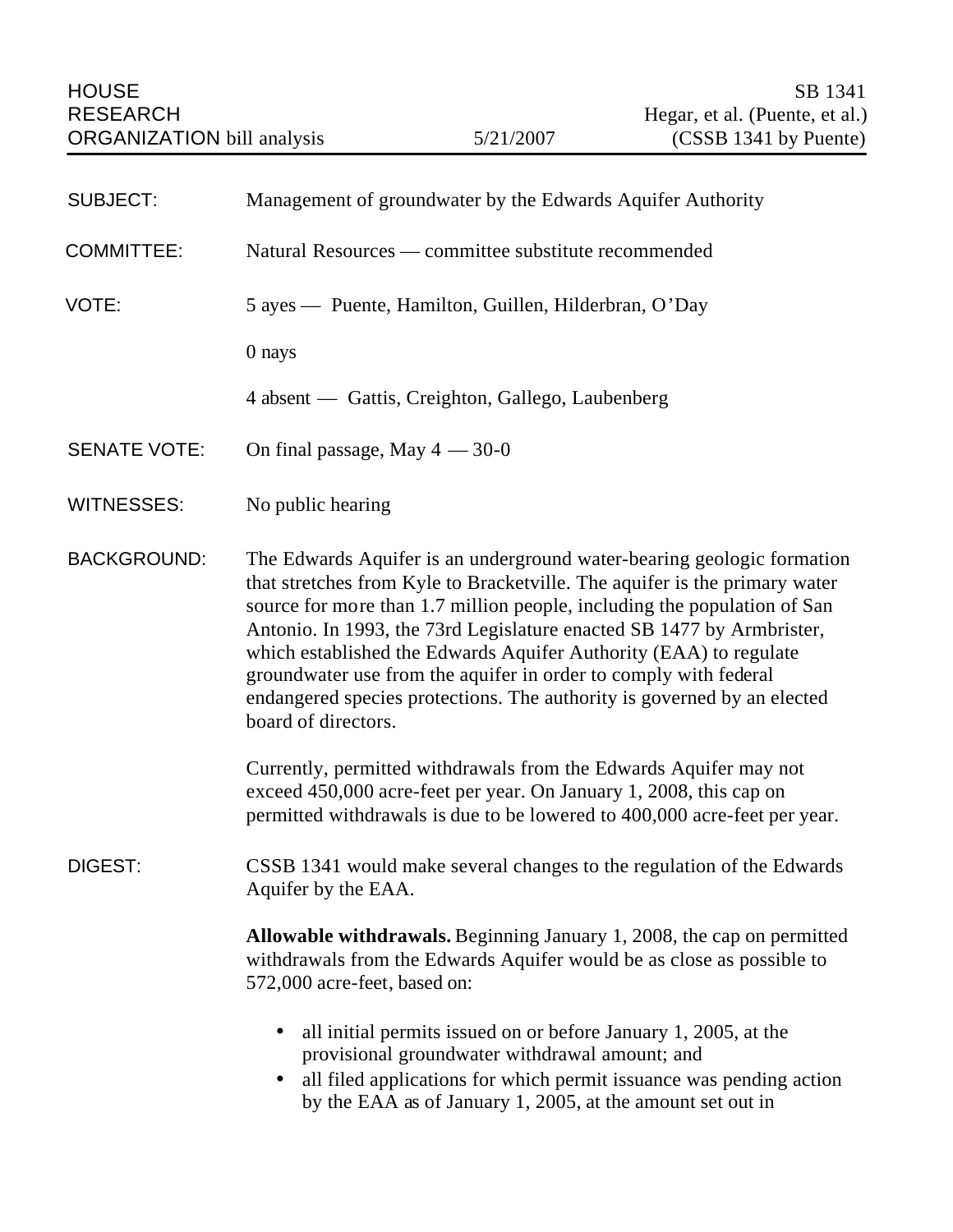paragraph 3.0 of the permits and calculated in the same manner to those permits provisionally issued on or before January 1, 2005.

The EAA could not allow withdrawals from wells drilled after June 1, 1993, except for:

- replacement, test, or exempt wells; or
- an amendment to an initial regular permit authorizing a change in the point of withdrawal under that permit.

If the level of the aquifer was equal to or greater than 660 feet, rather than 650 feet, above the mean sea level as measured at well J-17, the authority could authorize withdrawals from the San Antonio pool, on an uninterruptible basis, of permitted amounts.

The bill would eliminate a provision that currently requires the EAA to limit additional withdrawals to ensure that springflows are not affected during critical drought conditions.

**Critical period withdrawal reduction stages.** By January 1, 2008, the EAA would have to adopt a critical period management plan with withdrawal reduction percentages in the following amounts, as applicable to either well levels or spring flows. The would be based on the following requirements:

TABLE 1 - Withdrawal Reduction Stages for the San Antonio Pool

| Comal            | San Marcos         | Well Level | Critical | Withdrawal |
|------------------|--------------------|------------|----------|------------|
| <b>Springs</b>   | Springs Flow (MSL) |            | Period   | Reduction  |
| Flow (CFS) (CFS) |                    |            | Stage    | Percentage |
| $\langle 225$    | <96                | <660       |          | 20%        |
| $<$ 200          | $< \!\!80$         | < 650      | Н        | 30%        |
| < 150            | N/A                | < 640      | Ш        | 35%        |
| < 100            | N/A                | $<$ 630    | IV       | 40%        |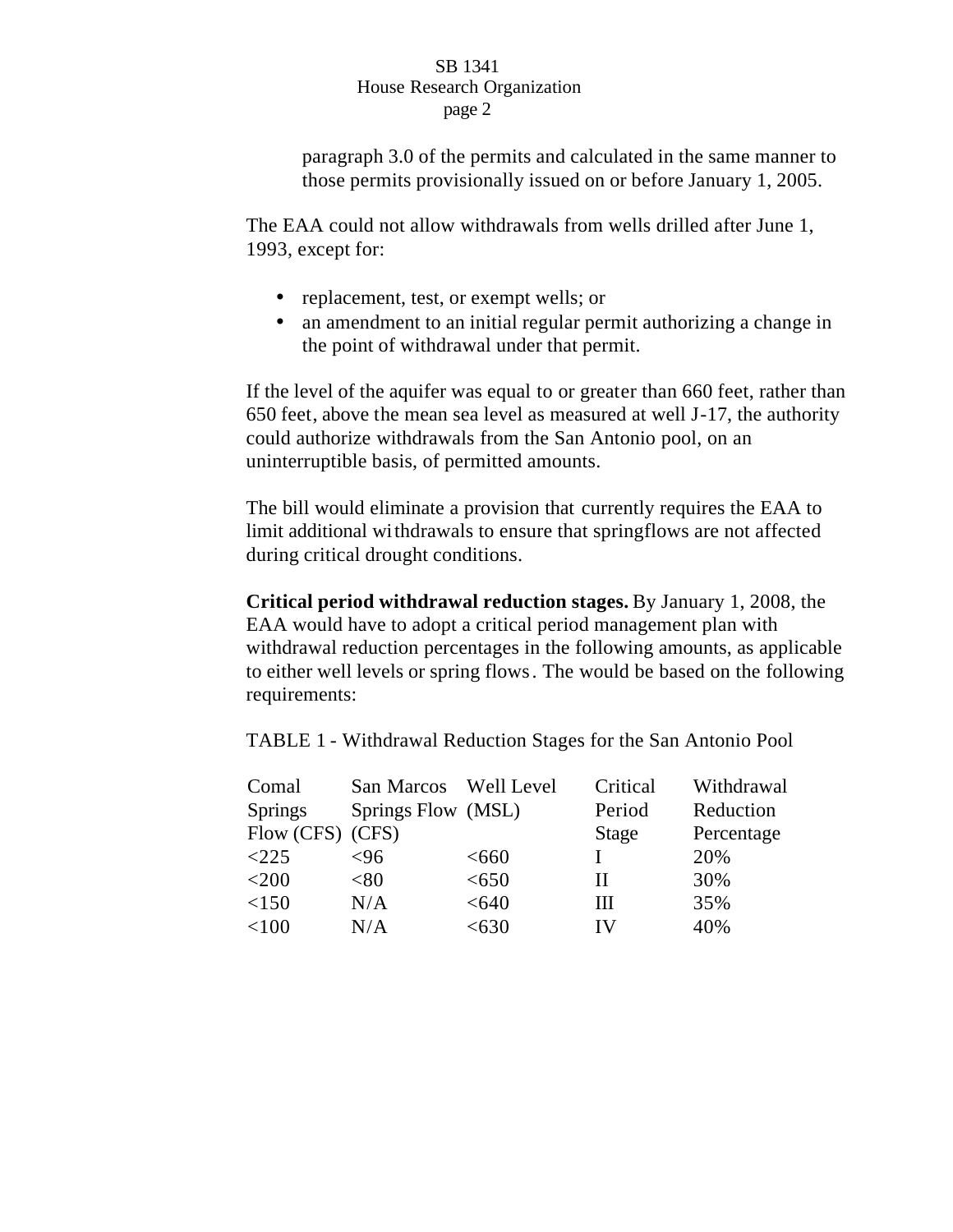TABLE 2 - Withdrawal Reduction Stages for the Uvalde Pool

| Withdrawal Reduction - Well Level (MSL) Critical Period Stage |       |     |
|---------------------------------------------------------------|-------|-----|
| Uvalde Pool                                                   |       |     |
| N/A                                                           |       |     |
| 5%                                                            | <850  | Ш   |
| 20%                                                           | < 845 | Ш   |
| 35%                                                           | <842  | I V |

"MSL" would mean the elevation in feet above sea level of water in a well. "CFS" would mean cubic feet per second.

Greater withdrawal reductions would be triggered if the 10-day average of springflows at the Comal or San Marcos springs or the 10-day average aquifer level dropped below their lowest trigger levels.

Beginning on September 1, 2007, the EAA could not require withdrawals to be less than an annualized rate of 340,000 acre-feet, under Stage IV. Beginning on January 1, 2013, the EAA could not require withdrawals to be less than an annualized rate of 320,000 acre-feet, under Stage IV, unless lower withdrawals were necessary for protection of listed, threatened, and endangered species, as required under federal law, based on recommendations from the recovery implementation program created under the bill.

The EAA could require additional withdrawal reductions before considering the recove ry implementation program if discharges at the Comal or San Marcos Springs declined an additional 15 percent after Stage IV withdrawal reductions. This provision would expire after recommendations from the recovery implementation plan were adopted.

Without respect to the critical period adopted by the authority, a person authorized to withdraw groundwater for irrigation would be allowed to finish one already planted crop in that calendar.

**Permit retirements.** The bill would eliminate the requirement that the permitted withdrawal requirements be reduced to 400,000 acre-feet per year. Fees assessed by the EAA could not be used for the reduction of withdrawals or for retiring permits.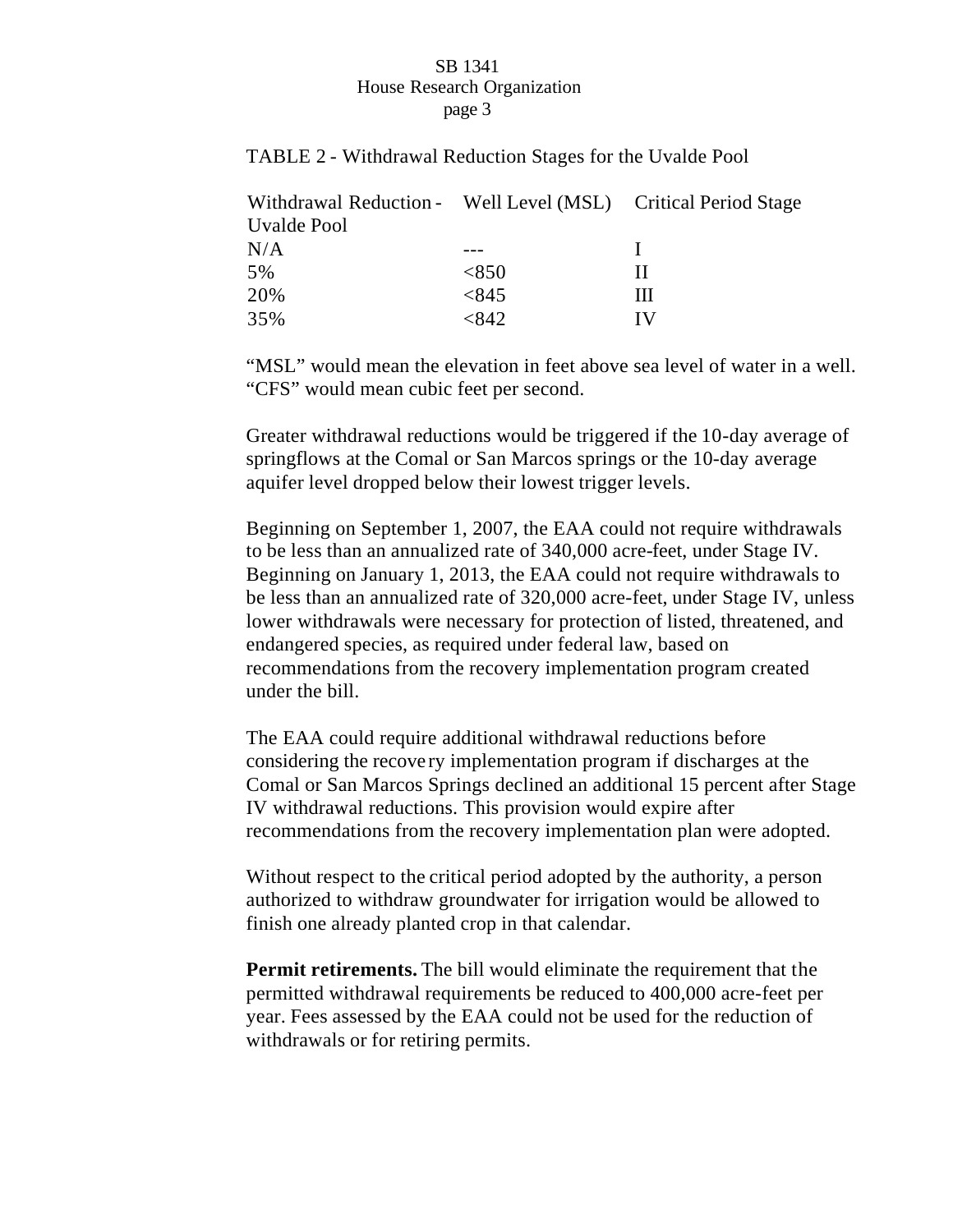**Recovery implementation program.** The bill would direct the EAA to develop a recovery implementation program for threatened or endangered species with input from the U.S. Fish and Wildlife Service, other federal agencies, and interested stakeholders.

The EAA, along with specified state agencies and stakeholders, would have to enter into an agreement and prepare a document that would:

- recommend withdrawal adjustments for the protection of endangers species; and
- include provisions to pursue funding for eligible programs.

The document would have to be approved and executed by September 1, 2012, and take effect by December 1 of that year.

Texas A&M University would assist in creating a steering committee to oversee the program, which would include representatives from the EAA, state agencies, holders of initial regular permits from the EAA, and three holders of surface water rights in the Guadalupe River Basin.

The steering committee would appoint an expert science committee to analyze species requirements and make recommendations for withdrawal reduction levels.

The steering committee, with input from the expert science committee and other stakeholders, would submit recommendations to the EAA. The EAA would review those recommendations and adopt a critical period management plan.

The bill would require the EAA to provide an annual report to the governor, the lieutenant governor, and the speaker of the House on the status of the recovery implementation plan.

**Recharge facilities.** The EAA would be authorized to own, finance, design, build, construct, operate, or maintain recharge facilities except in the Uvalde Pool, where the authority only could contract with an entity based in Uvalde County.

The bill would take effect September 1, 2007.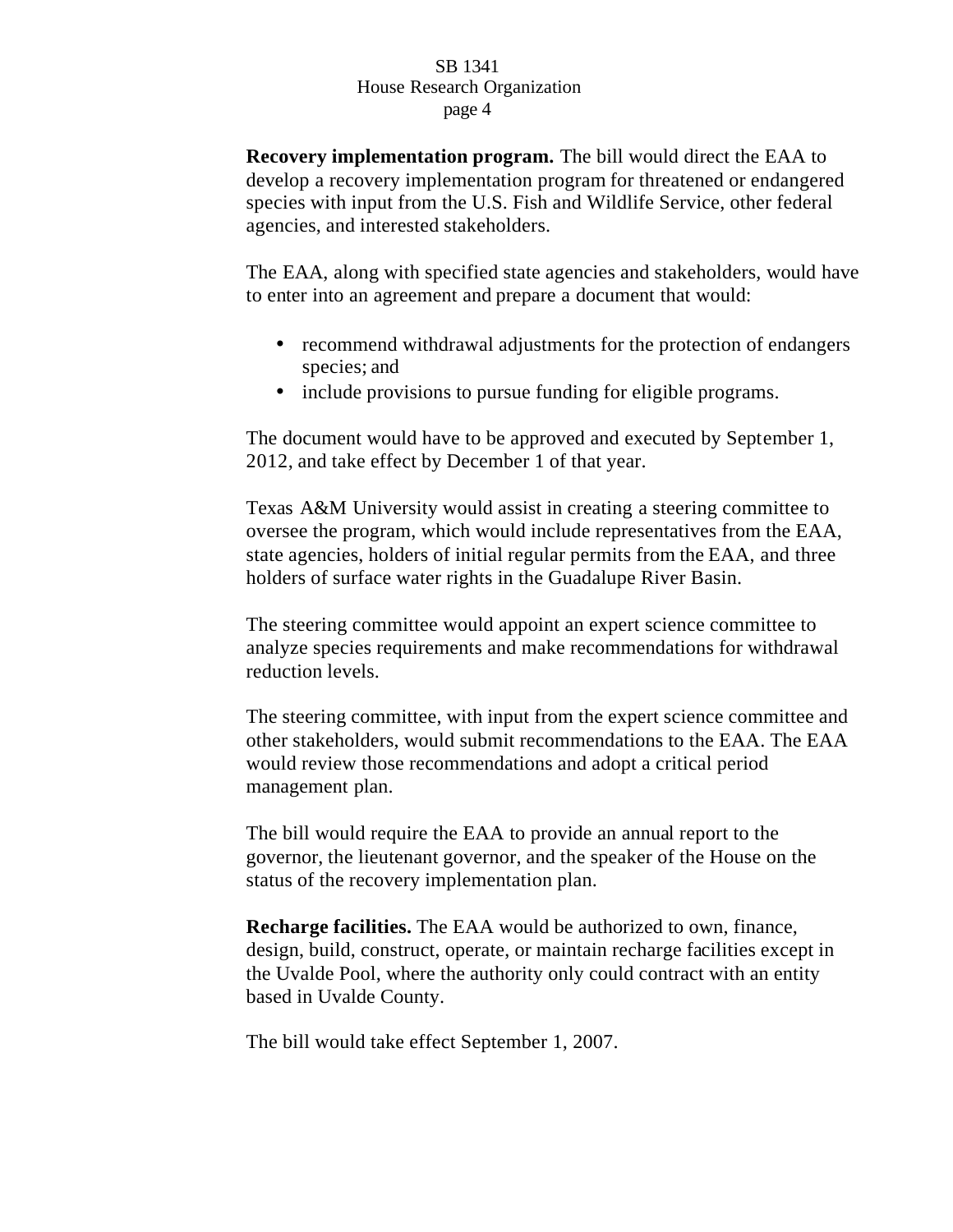**SUPPORTERS** SAY: CSSB 1341 appropriately would balance environmental, residential, and other concerns with respect to the EAA. By allowing a reasonable increase in withdrawals from the aquifer, the bill would prevent ratepayers from having to support a costly buy-down of water rights above the current withdrawal level. To protect environmental considerations, the bill would establish reduction requirements during critical periods of drought when springs were impacted most severely.

> Currently, there is an irreconcilable contradiction in the EAA statute that requires a withdrawal limit amount of 400,000 acre-feet beginning in 2008. However, the statute also requires the EAA to respect permits based on historic and irrigation use. Because the permitted amount is more than 100,000 acre-feet over the 2008 level that exists in current law, some accommodation must be made. Without reconciling this discrepancy, the EAA would be responsible for buying down permits at a potential cost of more than \$1 billion. CSSB 1341 would respect existing permits while incorporating environmental protections and allow for additional study to determine if the withdrawal amount needed to be adjusted in the future.

> The bill would create a thorough Recovery Implementation Program developed in accordance with U.S. Fish and Wildlife Service practices that would involve an extensive group of stakeholders engaged in the sustainability of the Edwards Aquifer. The Recovery Implementation Program would provide recommendations to the EAA in order to determine the appropriate withdrawal level going forward. This consensus-based process would balance the interests of communities and entities relying on the aquifer for residential, commercial, recreational, and agricultural uses while protecting the delicate environmental balance that sustains threatened species associated with the aquifer.

The bill would raise the withdrawal limit to 572,000 acre-feet, an amount that would be subject to adjustment through the Recovery Implementation Program. Further, the critical period management procedure would hold down withdrawals when well levels and spring flows were reduced by drought. This would protect the San Marcos and Comal springs and protected species. Further, history has shown that permitting in itself is an effective method for managing demand, as permit holders become more aware of their allotted amounts. Removing the conflict in current law would provide certainty to permit holders and allow more effective management of demand from the aquifer.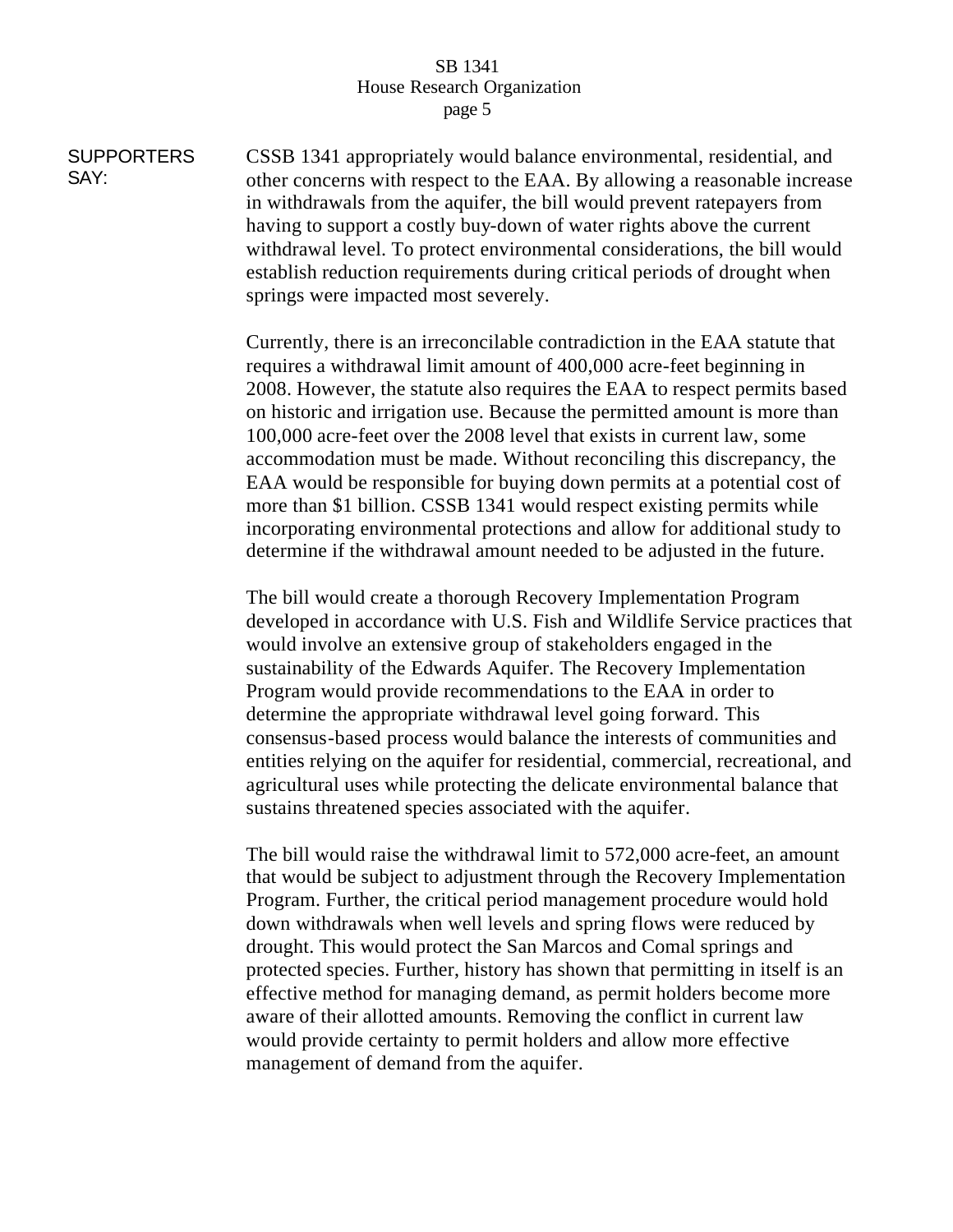|                                          | San Antonio is a statewide leader in water conservation, and many other<br>users of the Edwards Aquifer also have invested substantially to reduce<br>their water consumption. These advances would not vanish under CSSB<br>1341, while Edwards Aquifer users would continue their committed<br>stewardship of their important resource.                                                                                                                                                                                                                                                                                                        |
|------------------------------------------|--------------------------------------------------------------------------------------------------------------------------------------------------------------------------------------------------------------------------------------------------------------------------------------------------------------------------------------------------------------------------------------------------------------------------------------------------------------------------------------------------------------------------------------------------------------------------------------------------------------------------------------------------|
|                                          | The EAA board is an elected body that is accountable to its voters. For<br>this reason, it would be inappropriate to make the recommendations of the<br>Recovery Implementation Program mandatory and binding.                                                                                                                                                                                                                                                                                                                                                                                                                                   |
| <b>OPPONENTS</b><br>SAY:                 | By allowing pumping of the Edwards Aquifer up to the currently<br>permitted amount, CSSB 1341 effectively would eliminate the pumping<br>cap for all practical purposes. This level of pumping on a regular basis<br>likely would be unsustainable over the long term. Although the bill would<br>incorporate reductions in pumpage during drought periods, it would be<br>better for the aquifer ecologically and hydrologically if a lower level of<br>regular pumping were allowed.                                                                                                                                                           |
|                                          | Under current law, the EAA is empowered to raise the 400,000 acre-feet<br>cap if the authority can demonstrate scientifically that doing so would not<br>be environmentally harmful. CSSB 1341 would undermine this<br>consideration, allowing the cap to be raised due to permit considerations<br>rather than scientific considerations. The substantial increase in the<br>withdrawal limit under the bill could put the aquifer on a collision course<br>with the Endangered Species Act, representing a step back in protection of<br>the ecosystem of the Edwards Aquifer and the communities that rely on<br>Edwards Aquifer spring flow. |
|                                          | The current system has been effective as an inducement to entities to<br>repair infrastructure, implement conservation policies, develop efficient<br>agricultural water practices, and diversify water sources. Withdrawals<br>have gone down from a peak of more than 542,000 acre-feet in 1989 to<br>366,000 acre-feet in 2005. If the withdrawal limit were raised, it is likely<br>that pumping would float up to the limit. The effectiveness of the new<br>critical period procedures is unknown, and embarking on the plan in the<br>bill would be risky.                                                                                |
| <b>OTHER</b><br><b>OPPONENTS</b><br>SAY: | The bill would not include any environmental interests on the stakeholders<br>committee for the Recovery Implementation Program. Because<br>environmental considerations are key to preserving the sustainability of<br>the Edwards Aquifer and the protection of threatened species,                                                                                                                                                                                                                                                                                                                                                            |